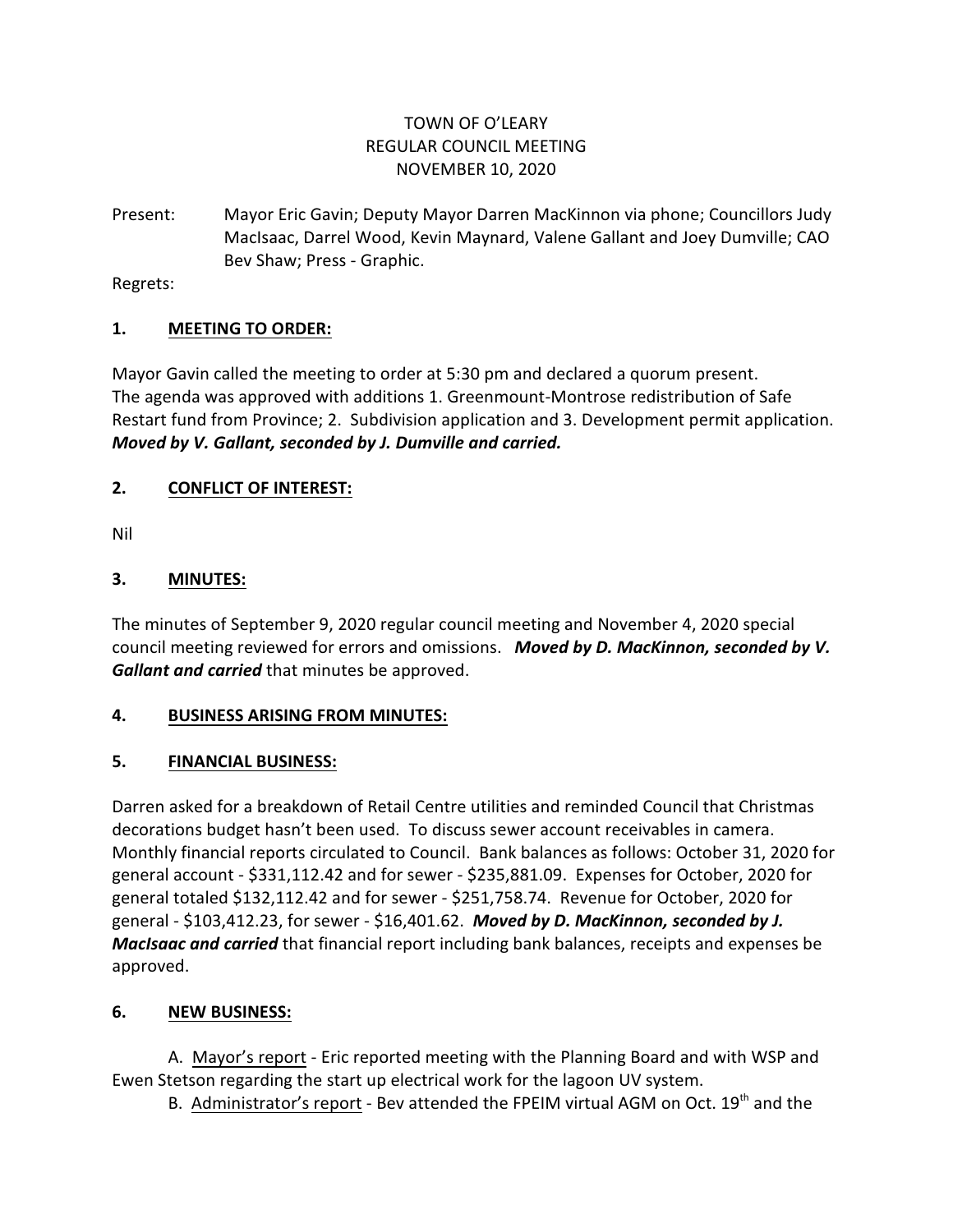Planning Board meeting on Oct.  $27<sup>th</sup>$ . Information regarding the rezoning application and public meeting for community care facility proposed site has been circulated to neighbouring property owners and ads have been scheduled for the papers plus website and Facebook postings. Darrel to provide contact person for professional opinion on complex heating system.

Building/business permits - Permit to Donald Smallman, 13 Kent Street issued for addition to single family dwelling, valued at \$40,000. Overtime/vacation time - Bev 24.5 hours overtime and week and a half vacation left. Dale overtime hours at 40 and he has 2 vacation days left. Andrew has 32 hours overtime and 1 day of vacation left.

C. Reports from departments -

**Streets & Sidewalks** - Valene reported speaking to Legion president about the Remembrance Day banners and hopefully we can get them arranged for next year. *Moved by D. MacKinnon, seconded by D. Wood and carried* that 10 sets of solar Christmas lights be ordered from Amazon.

#### **Properties -**

**Newcomers/Recruitment/Community Endorsements** - Judy advised that meetings of the PEI Navigators are now every 2<sup>nd</sup> month, events for newcomers are occurring and Andrew has been working with Scott Smith on some of these events. Our emergency preparedness plan deadline for submission to the Province has been extended for a year but Judy is confident we will have ours ready in the next couple of months. The Community Seniors Co-operative Ltd. has launched their fund raising campaign.

**Police & Fire Protection -** Darrel reviewed RCMP report for October 2020. Hours spent on O'Leary business reported at 173. Halloween was quiet and five check stops held in our area. Council to ask for comments from RCMP in regards to noise and disturbance complaints. Kevin to check with complainant and if issue is still a problem to reach out to the RCMP. Report for October from the Fire Chief advised that the department responded to 8 calls. Halloween was quiet. The fire department to be informed that their remaining budget for new equipment is enough to purchase the two new composite air tanks at \$1200 each. A ladder bracket is being purchased for new tanker.

**Recreation -** Recreation Director's report circulated to Council and Joey highlighted the successful Haunted Hall event for Halloween, plans for a restructuring meeting of the Potato Blossom Festival committee, upcoming drive by Christmas parade, and nominations for awards to be presented at the New Year's Levee. Andrew is exploring potential funding for a dog park and local 55+ Games as there will be no provincial games this year.

**Sanitation & Community Development -** Eric reported that the sludge removal crew have finished at the lagoon. The solar bee needs to be repositioned as crew did not replace it as it needs to be to obtain the best solar power. Community care facility potential site rezoning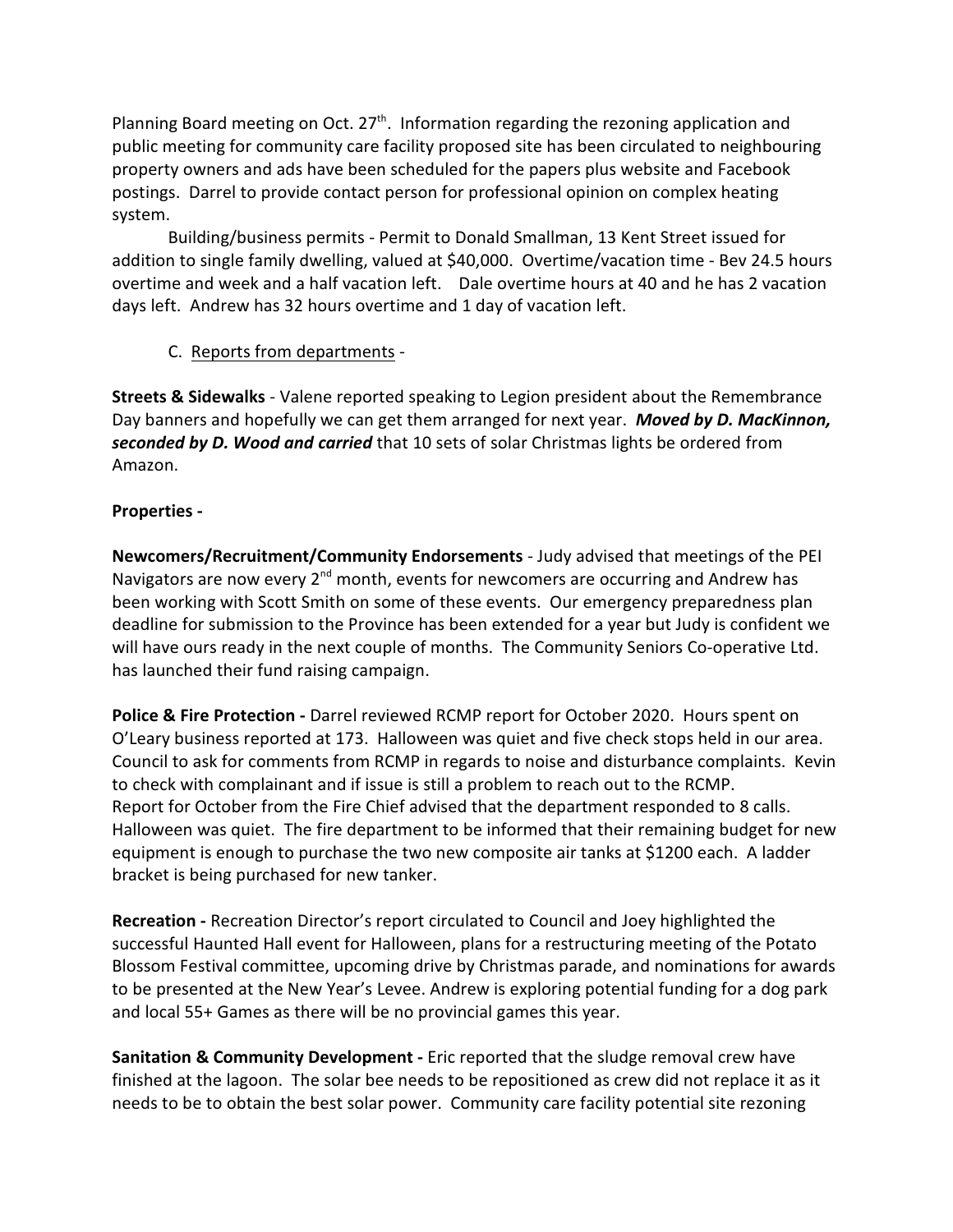public meeting is planned for November  $18<sup>th</sup>$  at 7 pm.

D. Follow up to John Aylward session - Council agreed that a committee be struck to meet with John Aylward for visioning session. Joey, Darren and Eric to serve plus may ask Planning Board members.

**RCMP Lisa Jones** joined the meeting and as Council already reviewed the monthly report. A discussion was held regarding noise and disturbing the peace issues. O'Leary does not have a bylaw for this.

E. Heating system - acceptance of quote, future plans - Quote to accept bid from Controls & Equipment Ltd. was not adopted by motion but approved through bill payments. Darrel to make contact to obtain opinion on heating system. To date the system has cost approximately \$47,000 for repairs and maintenance since installation in 2010 at a cost of \$186,000.

F. FD tanker tender acceptance of quote - *Moved by D. MacKinnon, seconded by D. Wood and carried* that quote for \$242,000 plus taxes from Helie Trucks, Quebec be accepted. Delivery is expected in January 2021.

G. Letter from Sean Brace - Council agreed that this topic be dealt in camera.

## H. Other business & correspondence:

**Greenmount-Montrose redistribution of Safe Restart funds:** Rural Municipality of Greenmount-Montrose has offered their share of the Safe Restart Fund from the Province to Tignish, Alberton and O'Leary. Council gratefully accepted this amount and will consider granting to non-profit organizations with COVID 19 costs. To request summary of costs from curling club and rink. As for the Safe Restart fund directly to O'Leary, to obtain quotes on new equipment to permit virtual meetings - big screen TV with speakers and cameras, laptop and Ipads.

**Subdivision application:** Application received from Charles Adams for dividing Willow Avenue PID # 41798 to allow approximately 15 feet to be severed from PID # 41798 and added to PID's 41780 and 41772. *Moved by J. MacIsaac, seconded by D. MacKinnon and carried* that approval be granted for this subdivision with notice being made to owners of PID's 41780 and 41772.

**Development Permit application:** Development permit application received from Charles Adams for construction of 4 unit apartment complex at Willow Avenue PID # 41798. *Moved by K. Maynard, seconded by V. Gallant and carried* that permit be granted approval for this project. (Vote held - 5 in favour, 1 against)

## **7. COMMITTEE OF THE WHOLE:**

*Moved by D. Wood, seconded by J. MacIsaac and carried* that council adjourn to committee of